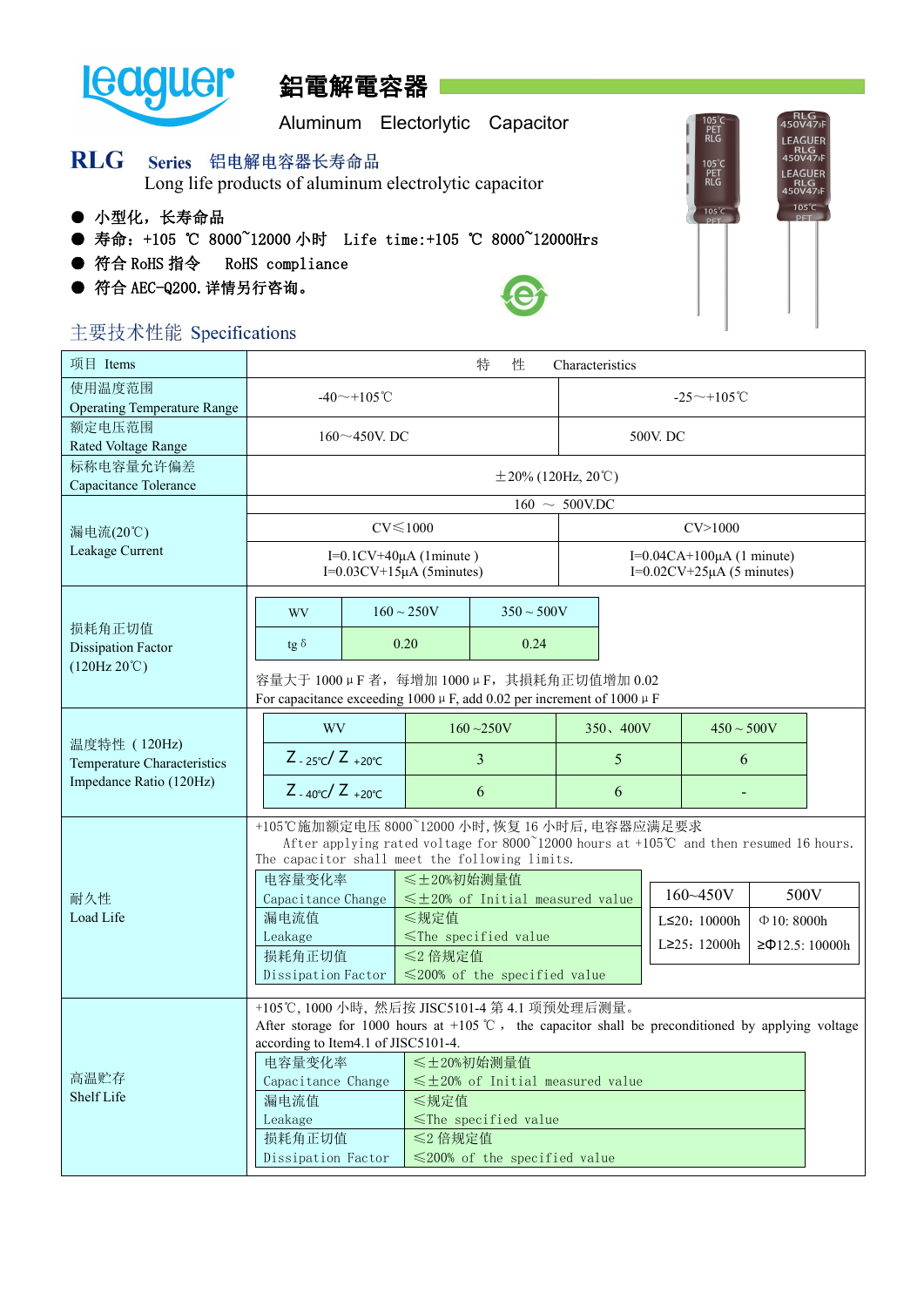



Aluminum Electorlytic Capacitor

#### **RLG Series**

额定纹波电流的频率系数 Frequency coefficient of rated ripple current T.

160~450v

| 频率 (Hz)<br>$\vert$ CAP( $\mu$ F) | 120 | 1K   | <b>10K</b> | <b>100K</b> |
|----------------------------------|-----|------|------------|-------------|
| $6.8 \sim 82 \mu F$              | 1.0 | 1.75 | 2.25       | 2.50        |
| $100 - 680 \mu F$                | 1.0 | 1.67 | 2.05       | 2.25        |

500v

| 频率 (Hz)<br>$CAP(\mu F)$ | 120 | 1K   | <b>10K</b> | <b>100K</b> |
|-------------------------|-----|------|------------|-------------|
| $6.8 - 22 \mu F$        | 1.0 | 1.75 | 2.25       | 2.50        |
| $27 - 39 \mu F$         | 1.0 | 1.67 | 2.05       | 2.25        |

### ■外形图及尺寸 Case size table



mm

| $\Phi$ D $\pm$ 0.5  | 10  | 12.5 or 13                                      | 16              | 18                       |  |
|---------------------|-----|-------------------------------------------------|-----------------|--------------------------|--|
| <b>.</b>            |     | $16, 20, 25, 30, 35, 45$ 20, 25, 30, 35, 40, 45 | 32, 36,40,45,50 | 20,25,32,36,40,<br>45,50 |  |
| F±0.5               |     | 5.0                                             | 7.5             |                          |  |
| $\Phi$ d $\pm$ 0.05 | 0.6 |                                                 | 0.8             |                          |  |
| a                   |     | 1.5                                             | 2.0             |                          |  |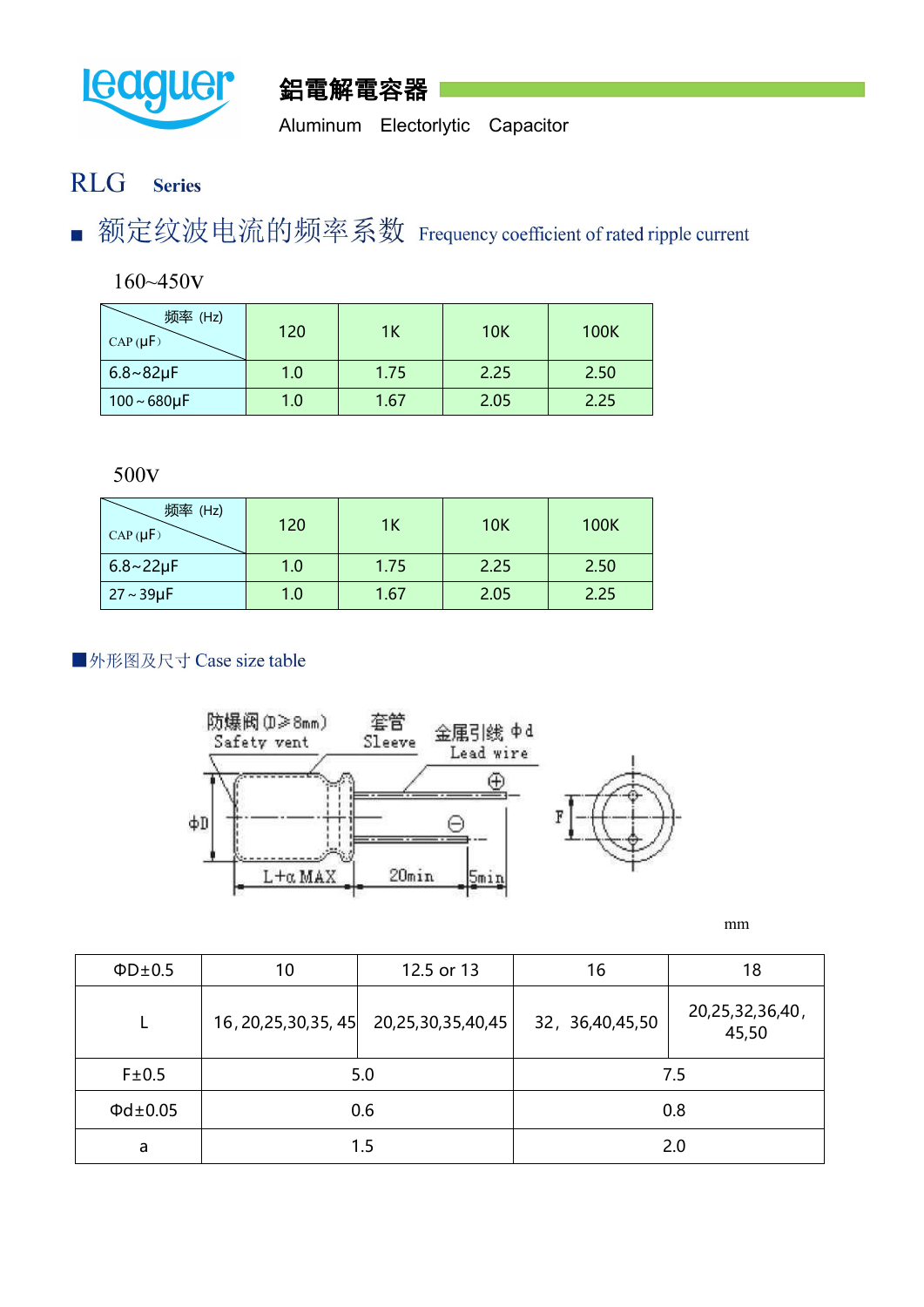



Aluminum Electorlytic Capacitor

### RLG Series

■ 规格壳号、最大允许纹波电流

Standard sizes & Maximum permissible ripple current

| $\sqrt{W}$       | <b>160V</b>                                        |                      | 200V                                            |                      | <b>220V</b>                                        |                      | 250V                                             |                      | 350V                                             |                   |
|------------------|----------------------------------------------------|----------------------|-------------------------------------------------|----------------------|----------------------------------------------------|----------------------|--------------------------------------------------|----------------------|--------------------------------------------------|-------------------|
| CAP<br>$(\mu F)$ | <b>Size</b>                                        | Ripple               | <b>Size</b>                                     | Ripple               | <b>Size</b>                                        | Ripple               | Size                                             | Ripple               | <b>Size</b>                                      | Ripple            |
| 12               |                                                    |                      |                                                 |                      |                                                    |                      |                                                  |                      | $10\times 16$                                    | 135               |
| 22               |                                                    |                      |                                                 |                      |                                                    |                      | $10\times 16$                                    | 185                  | $10 \times 20$                                   | 200               |
| 27               |                                                    |                      | $10\times 16$                                   | 200                  | $10\times 16$                                      | 200                  |                                                  |                      | $10\times30$                                     | 255               |
| 33               |                                                    |                      |                                                 |                      |                                                    |                      | $10 \times 20$                                   | 240                  | $13 \times 20$                                   | 330               |
| 39               | $10\times 16$                                      | 245                  |                                                 |                      | $10\times20$                                       | 265                  |                                                  |                      | $10 \times 35$                                   | 325               |
| 47               | $10 \times 20$                                     | 315                  | $10 \times 20$                                  | 290                  |                                                    |                      | $10 \times 30$                                   | 340                  | $13 \times 25$                                   | 425               |
| 56               |                                                    |                      | $10 \times 25$                                  | 345                  | $10\times30$                                       | 370                  | $13 \times 20$                                   | 430                  | $13 \times 30$<br>$16 \times 20$                 | 495<br>475        |
| 68               |                                                    |                      | $10 \times 30$                                  | 405                  | $13 \times 20$                                     | 475                  | $10 \times 35$                                   | 430                  | $13 \times 35$<br>$18 \times 20$                 | 580<br>550        |
| 82               | $10\times30$                                       | 445                  | $13 \times 20$                                  | 520                  | $10 \times 35$                                     | 470                  | $13 \times 25$                                   | 565                  | $13\times40$<br>$16 \times 25$                   | 655<br>625        |
| 100              | $13 \times 20$                                     | 575                  | $13 \times 25$                                  | 625                  | $13 \times 25$                                     | 625                  | $13\times30$<br>$16 \times 20$                   | 660<br>635           | $13\times50$<br>$16 \times 32$<br>$18 \times 25$ | 770<br>740<br>710 |
| 120              | $10 \times 35$                                     | 570                  | $13\times30$<br>$16 \times 20$                  | 725<br>695           | $13\times30$<br>$16 \times 20$                     | 725<br>695           | $13 \times 35$<br>$16 \times 25$<br>$18\times20$ | 770<br>755<br>730    | $16\times36$                                     | 830               |
| 150              | $10\times 45$<br>$13 \times 25$                    | 695<br>765           | $10\times50$<br>13*35                           | 720<br>860           | $13 \times 35$<br>$16 \times 25$<br>$18 \times 20$ | 860<br>845<br>815    | $13\times40$<br>$13 \times 45$                   | 890<br>920           | $16\times40$<br>$16\times 45$<br>$18 \times 32$  | 960<br>975<br>940 |
| 180              | $13\times30$<br>$16 \times 20$                     | 885<br>855           | $16 \times 25$<br>$18\times20$                  | 925<br>895           | $13\times40$<br>$13 \times 45$                     | 975<br>1005          | $16 \times 32$<br>$18 \times 25$                 | 995<br>950           | $16 \times 50$<br>$18\times 40$                  | 1090<br>1080      |
| 220              | $13 \times 35$<br>$16 \times 25$<br>$18 \times 20$ | 1040<br>1020<br>990  | $13 \times 45$<br>$18 \times 25$                | 1110<br>1050         | $13\times50$<br>$16 \times 32$<br>$18 \times 25$   | 1145<br>1100<br>1050 | $16 \times 36$<br>$18 \times 32$                 | 1125<br>1135         | $18\times 45$<br>$18\times50$                    | 1210<br>1220      |
| 270              | $13\times40$<br>$13\times 45$                      | 1190<br>1230         | 13*50<br>$16 \times 32$<br>$16 \times 36$       | 1265<br>1220<br>1250 | $16 \times 35$<br>$18 \times 32$                   | 1245<br>1260         | $16\times40$<br>$16\times 45$<br>$18 \times 36$  | 1285<br>1310<br>1300 |                                                  |                   |
| 330              | $13\times50$<br>$16 \times 32$<br>$18 \times 25$   | 1400<br>1350<br>1290 | $16\times 40$<br>$18 \times 32$                 | 1425<br>1395         | $16\times40$<br>$16 \times 45$<br>$18 \times 36$   | 1425<br>1450<br>1440 | $16 \times 50$<br>$18\times40$<br>$18\times 45$  | 1475<br>1460<br>1485 |                                                  |                   |
| 390              | $16 \times 36$                                     | 1500                 | $16\times 45$<br>$18 \times 36$                 | 1575<br>1565         | $16\times 50$<br>$18\times 40$<br>$18\times 45$    | 1600<br>1590<br>1620 | $18\times50$                                     | 1625                 |                                                  |                   |
| 470              | $16\times40$<br>$16 \times 45$<br>$18 \times 36$   | 1700<br>1730<br>1715 | $16 \times 50$<br>$18\times40$<br>$18\times 45$ | 1755<br>1745<br>1770 | $18\times50$                                       | 1785                 |                                                  |                      |                                                  |                   |
| 560              | $16 \times 50$<br>$18\times 40$                    | 1920<br>1905         | $18\times 50$                                   | 1945                 |                                                    |                      |                                                  |                      |                                                  |                   |
| 680              | $18\times 45$<br>$18 \times 50$                    | 2130<br>2145         |                                                 |                      |                                                    |                      |                                                  |                      |                                                  |                   |

I~额定纹波电流 Rated ripple current:(mA , 105℃,120Hz)